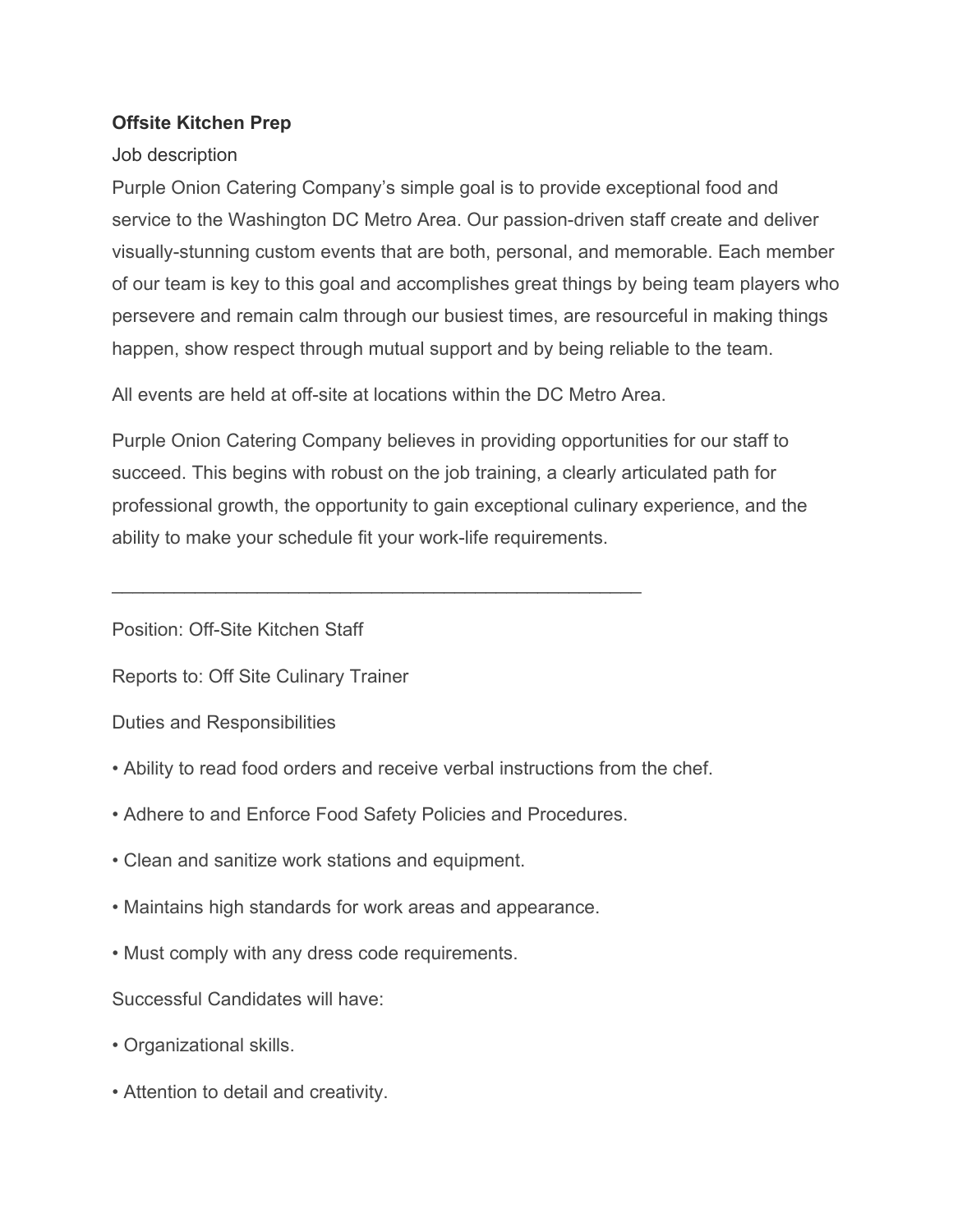- Curiosity and desire to learn more.
- Good working knowledge of food preparation.
- Familiarity with kitchen equipment.
- Ability to work a flexible schedule helpful.
- Willingness to be open to learning and growing.
- Maintain a positive attitude.
- Keep work areas clean
- Safely and responsibly operate kitchen equipment
- Work well with teammates and accept coaching form management team
- Be on time and ready to work when you shift begins

Candidates must have the following qualifications:

- Reliable transportation
- Authorization to work in the United States
- Ability to communicate in English
- Ability to take and provide instructions
- Culinary Experience

• Be a team player by persevering, being reliable, respectful and resourceful, and calm under pressure.

Job Type: Part-time

Salary: \$18.00 to \$25.00 /hour

This position requires standing, walking and bending for many hours at a time. Staff should be able to lift 25 lbs.